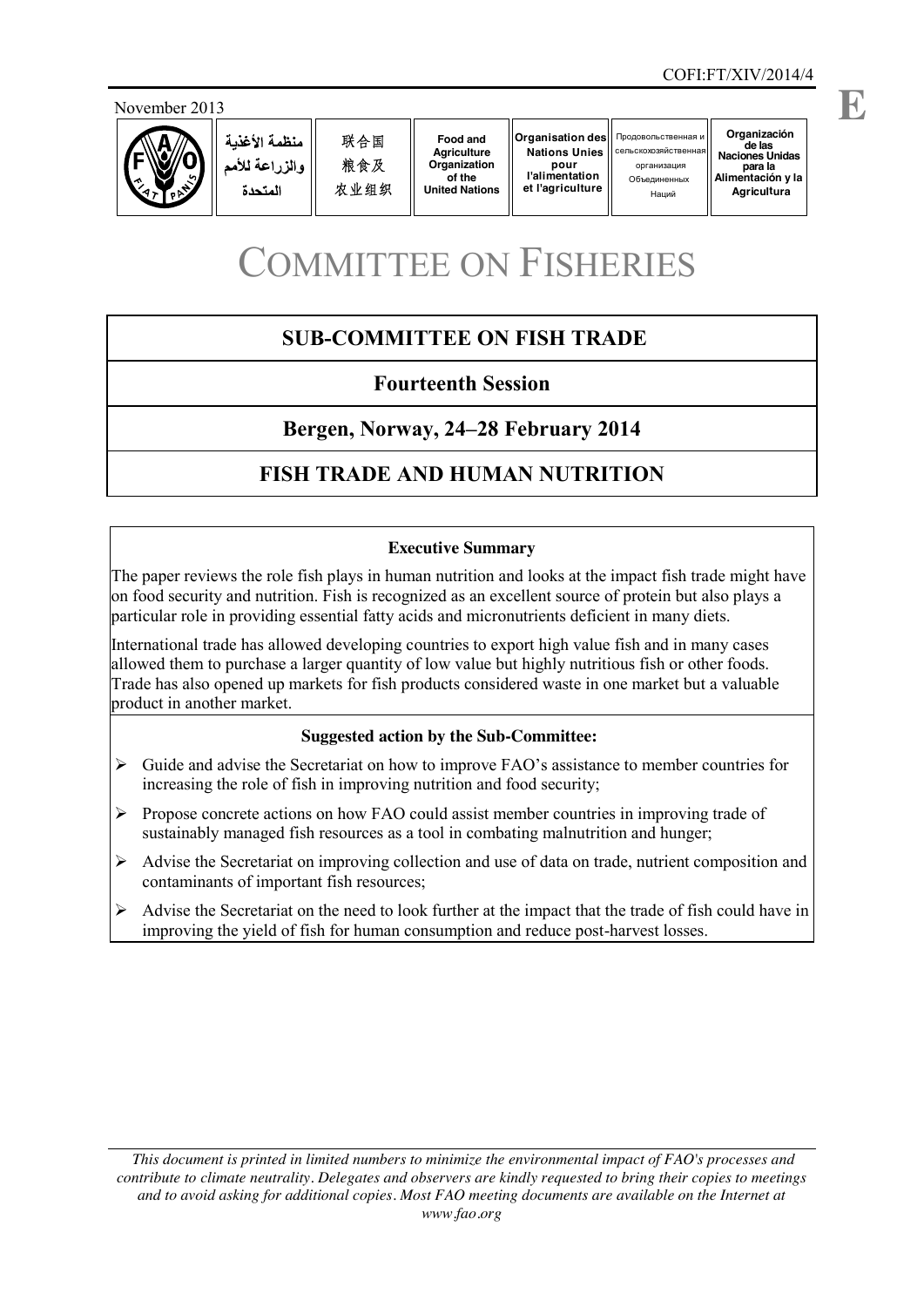## **INTRODUCTION**

1. Fisheries and aquaculture play an important role in nutrition, food security and livelihoods. Consumption of fish provides protein and a range of other nutrients, particularly essential fats, minerals and vitamins. Eating fish is part of the cultural tradition of many people, and in some populations fish and fishery products represent a major source of food and essential nutrients. With a growing world population, the demand for fish and fish products is expected to increase whether the per capita consumption remains at the present world average level of 19 kg/year or increases.

2. Employment in fisheries and aquaculture has grown faster than employment in traditional agriculture and faster than population growth. About 56 million people are directly engaged in the fisheries sector. In addition many people are employed in important secondary sectors such as handling, processing and distribution, where women represent half of those involved. Including the families of these workers, fisheries and aquaculture support the livelihoods of some 660 to 880 million people, or 12 percent of the world's population<sup>1</sup>.

3. Fisheries represent one of the most traded food commodities, with a share of about 40 percent of total fishery and aquaculture production entering international trade and a yearly export value of more than USD 130 billion. Trade of fish and fishery products provides an important source of income for many countries, particularly developing countries, which have a share of more than 50 percent in value and 60 percent in quantity (live weight) of all exported fish and fishery products.

4. Studies have shown that a significant share of fish exported by some developing countries (e.g. Nigeria, Egypt) consists of species of high economic value, generating an income that enables the exporting country to purchase a larger quantity of cheaper but highly nutritious fish. Lower value fish imported often consist of small size low cost pelagic fish (e.g. herring, mackerel), with high levels of essential fatty acids in many cases they also represent an exceptional source of micronutrients when eaten whole with heads and bones. From a nutritional point of view these are high value fish species.

## **THE ROLE OF FISH IN NUTRITION**

5. Fish accounts for about 17 percent of the global population's intake of animal protein. This share, however, can exceed 50 percent in some countries. In West African coastal countries, where fish has been a central element in local diets for many centuries, the proportion of dietary proteins that comes from fish is very high; for example, 43 percent in Senegal, 72 percent in Sierra Leone and 55 percent in Gambia and Ghana, respectively. The same picture is seen for some Asian countries and Small Island States, where the contribution from fish as a source of protein is also significant; for example, 70 percent in Maldives, 60 percent in Cambodia, 57 percent in Bangladesh, 54 percent in Indonesia and 55 percent in Sri Lanka.

6. Foods from the aquatic environment have a particular role as a source of the long-chain omega-3 fatty acids, eicosapentaenoic acid (EPA) and docosahexaenoic acid (DHA), which are major building stones of our neural system. These are important for optimal brain and neurodevelopment in children. Alternative sources of omega-3 fatty acids are found in many vegetable oils, but this is in the form of alpha-linolenic acid (ALA), which needs to be converted into DHA. However, in our bodies the conversion from ALA into EPA and DHA is in most cases inefficient, making it difficult to rely only on vegetable oil during the most critical periods of our lives: namely, during pregnancy and the first two years of life (the 1000 day window).

7. Experts agree that consumption of fish, particularly oily fish, is essential for optimal development of the brain and neural system of children, as omega-3 fatty acids in the form of DHA rather than ALA are needed to secure optimal brain development. A recent FAO/WHO expert

 $<sup>1</sup>$  FAO. 2012. The state of world fisheries and aquaculture 2012, Rome, FAO. 209 pp. Available at</sup> <http://www.fao.org/docrep/016/i2727e/i2727e.pdf>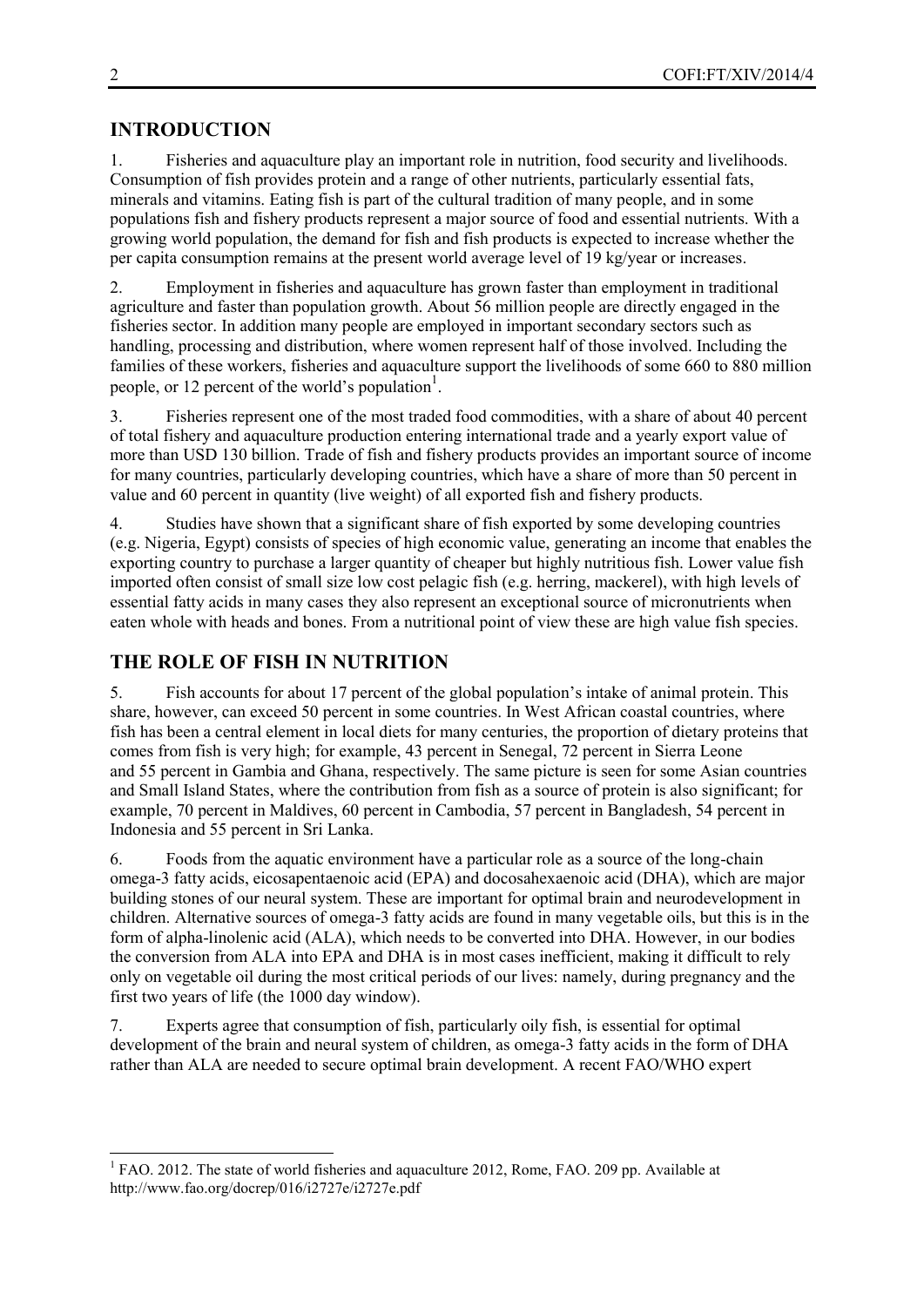consultation concluded that fish in the diet lowers the risk of women giving birth to children with suboptimal development of the brain and neural system compared with women not eating fish<sup>2</sup>.

8. Fish consumption is also known to have health benefits for adults. Strong evidence underlines how consumption of fish, and in particular oily fish, lowers the risk of coronary heart disease (CHD) mortality. It is estimated that fish consumption reduces the risk of dying of coronary heart diseases by up to 36 percent resulting from the long-chain omega-3 fatty acids mainly found in fish and fishery products. CHDs are a global health problem affecting all populations. A daily intake of 250 mg EPA+DHA per adult gives optimal protection against  $CHD<sup>3</sup>$ . For optimal brain development in children, the daily requirement is only 150 mg per day.

9. Evidence on the role DHA has in preventing mental illnesses is also becoming more and more convincing. This is particularly important as brain disorders are increasing dramatically, and in the developed part of the world the cost related to mental disorders is now greater than the cost related to CHD and cancer combined.

10. Although the importance of including fish in a healthy diet is related to its unique nutritional value, increasing evidence shows the beneficial role of fish in our diets by replacing less healthy foods. Wild and responsibly farmed fish are a healthy and good alternative to meat products.

11. Even though fish consumption reduces the risk of diseases related to obesity such as cardiovascular diseases and diabetes, the role fish consumption plays in reducing obesity, per se, is also studied. Fisheries products are known to be easily digestible, ensuring that a high percentage of the nutrients are actually benefiting the consumer and not wasted. Studies have shown that the digestive system absorbs a higher percentage of EPA and DHA (omega-3 fats) if consumed as part of the fish<sup>4</sup>, but that fish oil supplements might be a good alternative for people who do not regularly consume fish.

## **FISH: A SOURCE OF MICRONUTRIENTS**

12. Fish and fishery products have traditionally been regarded as a good source of protein, but more and more emphasis is now being placed on their role in providing long chain omega-3 fatty acids and also on being a rich source of vitamins and minerals deficient in many local diets<sup>5, 6</sup> . Micronutrient deficiencies are affecting hundreds of millions of people, particularly women and children in the developing world. More than 250 million children worldwide are at risk of vitamin A deficiency, 200 million people have goiter, and 20 million are mentally retarded as a result of iodine deficiency, 2 billion people (over 30 percent of the world's population) are iron deficient affecting particularly women in the developing world, and 800 000 child deaths per year are attributable to zinc deficiency. Rural diets in many countries may not be particularly diverse, depending on a large proportion of rice or maize. Thus it is vital to have optional food based sources that can provide all essential nutrients in such diets.

13. More and more attention is given to fisheries products as a source of micronutrients such as vitamins and minerals. In particular, this is true for small sized species consumed whole with heads

<sup>&</sup>lt;sup>2</sup> FAO. 2011. The state of world fisheries and aquaculture 2010, Rome, FAO. 218 pp. Available at <http://www.fao.org/docrep/013/i1820e/i1820e.pdf>

<sup>&</sup>lt;sup>3</sup> Mozaffarian, D. & Rimm, E.B. 2006. Fish intake, contaminants, and human health: evaluating the risks and the benefits. *JAMA*, 296: 1885–99.<br><sup>4</sup> [Sala-Vila, A.](http://www.ncbi.nlm.nih.gov/pubmed?term=Sala-Vila%20A%5BAuthor%5D&cauthor=true&cauthor_uid=21450116), [Harris, W.S.](http://www.ncbi.nlm.nih.gov/pubmed?term=Harris%20WS%5BAuthor%5D&cauthor=true&cauthor_uid=21450116), [Cofán, M.](http://www.ncbi.nlm.nih.gov/pubmed?term=Cof%C3%A1n%20M%5BAuthor%5D&cauthor=true&cauthor_uid=21450116), [Pérez-Heras, A.M.,](http://www.ncbi.nlm.nih.gov/pubmed?term=P%C3%A9rez-Heras%20AM%5BAuthor%5D&cauthor=true&cauthor_uid=21450116) [Pintó, X.,](http://www.ncbi.nlm.nih.gov/pubmed?term=Pint%C3%B3%20X%5BAuthor%5D&cauthor=true&cauthor_uid=21450116) [Lamuela-Raventós, R.M.,](http://www.ncbi.nlm.nih.gov/pubmed?term=Lamuela-Ravent%C3%B3s%20RM%5BAuthor%5D&cauthor=true&cauthor_uid=21450116) Covas,

[M.I.](http://www.ncbi.nlm.nih.gov/pubmed?term=Covas%20MI%5BAuthor%5D&cauthor=true&cauthor_uid=21450116), [Estruch, R.](http://www.ncbi.nlm.nih.gov/pubmed?term=Estruch%20R%5BAuthor%5D&cauthor=true&cauthor_uid=21450116) & [Ros, E.,](http://www.ncbi.nlm.nih.gov/pubmed?term=Ros%20E%5BAuthor%5D&cauthor=true&cauthor_uid=21450116) 2011. Determinants of the omega-3 index in a Mediterranean population at

increased risk for CHD. *Br J Nutr*, 106: 425**–**31. <sup>5</sup> Toppe, J., Bondad-Reantaso, M.G., Hasan, M.R., Josupeit, H., Subasinghe, R.P., Halwart, M. & James, D. 2012. Aquatic biodiversity for sustainable diets: the role of aquatic foods in food and nutrition security. *In*: Burlingame, B. & S. Dernini, eds. *Sustainable diets and biodiversity*, pp. 94–101. Rome, FAO and Bioversity International. 309 pp.

<sup>6</sup> Weichselbaum, E., Coe, S., Buttriss, J. & Stanner, S. 2013. [Fish in the diet: a review.](http://onlinelibrary.wiley.com/doi/10.1111/nbu.12021/abstract) *Nutrition Bulletin*, 38: 128–[177.](http://onlinelibrary.wiley.com/doi/10.1111/nbu.12021/abstract)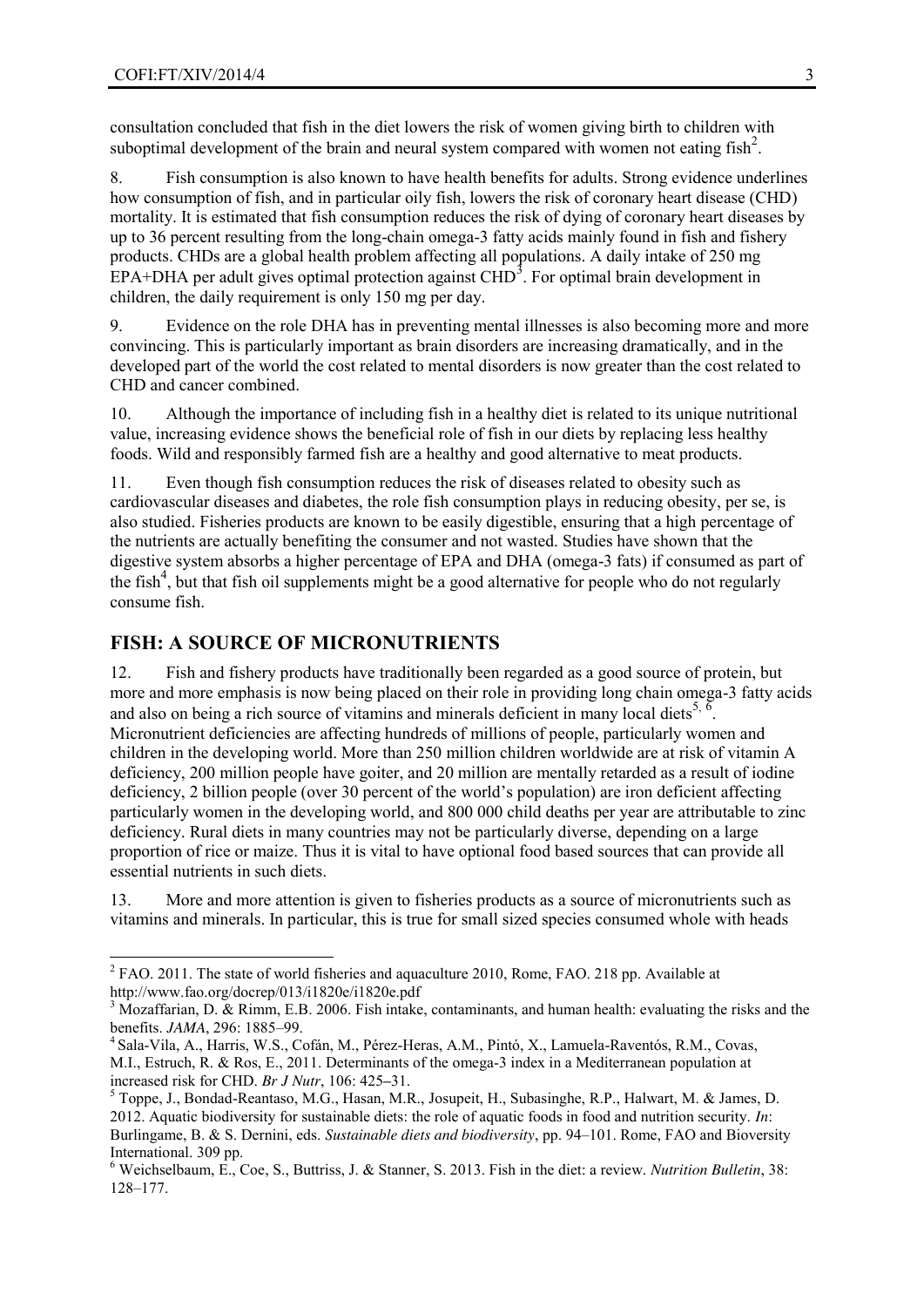and bones, which are excellent sources of many essential minerals such as iodine, selenium, zinc, iron, calcium, phosphorus, potassium, vitamins A and D, and several B vitamins. Seafood is almost the only natural source of iodine. Iron and zinc are found in significant amounts, particularly in fish species eaten with bones, such as small indigenous fish species. For example, only 20 g of Chanwa pileng (*Esomus longimanus*) from Cambodia contains the daily recommended allowance of iron and zinc for a child. Mola (*Amblypharyngodon mola*), a small indigenous fish species from Bangladesh, is reported to have a vitamin A level of  $> 2500 \mu g$  RAE in 100 g of fish; 140 g of this fish will be enough to cover a child's weekly requirement for vitamin A.

14. In many cultures small indigenous fish species are consumed at local level. In some Asian countries for example, rice fields have not only been important for supplying rice, but have been an important source of small fish for providing highly needed protein and micronutrients in their diets. The importance of small fish in traditional diets has been increasingly highlighted because of their contribution to micronutrients as they are eaten whole and nutrient dense parts (e.g. heads, bones and liver) are not thrown away<sup>7,8</sup>.

## **IMPACT OF TRADE ON NUTRITION**

15. The increasing demand and trade of fish at the global level has triggered more farming of fish, in most cases limited to a few high value species such as shrimp and salmon as well as more affordable species such as carp, tilapia and pangasius. In some low income countries monoculture of fish has increasingly replaced traditionally consumed small fish species with their unique nutritional composition. However, polyculture of carp and small indigenous fish species is an example of how aquaculture could add, rather than replace, fish to vulnerable local diets.

16. In some cases small indigenous fish species, such as Mola in Bangladesh, is increasingly being traded. The growing knowledge on the exceptional nutritional quality has led to an increased demand and higher market price for Mola. In Africa, small lake sardines such as Dagaa/Mola (*Rastrineobola argentea*) from Lake Victoria and similar species, such as Kapenta (*[Limnothrissa](http://en.wikipedia.org/wiki/Limnothrissa_miodon)  [miodon](http://en.wikipedia.org/wiki/Limnothrissa_miodon)* and *[Stolothrissa tanganicae](http://en.wikipedia.org/wiki/Stolothrissa_tanganicae)*) in southern Africa, are an important source of micronutrients in traditional diets as they are consumed whole. Significant volumes of Dagaa, for example, are being traded to areas outside their region of capture, providing nutritious food to people in neighbouring countries. At the same time, these small indigenous fish are also being traded more and more as a valuable feed ingredient as a result of a well-paying market.

17. Increased trade of fisheries products has increased the need for fish to be processed, enabling the export of the higher valued parts of the fish and leaving less valued by-products such as heads, viscera and back-bones for local markets. By-products represent between 30 and 70 percent of the fish after being processed at industrial level. In most cases these by-products are further processed into fishmeal and fish oil, primarily for feed purposes, and therefore indirectly contributing to food security. At present, more than 30 percent of the raw material for producing fishmeal and fish oil is based on by-products and waste rather than whole fish. This percentage is growing and increasingly replacing the small pelagic species historically used for this purpose<sup>9</sup>. Fishmeal and fish oil are internationally traded products, an important source of revenue for some countries, and a very important feed ingredient for the aquaculture sector, the fastest growing food production system in the world.

 <sup>7</sup> Halwart, M. 2013. Valuing aquatic biodiversity in agricultural landscapes. *In*: Fanzo, J., Hunter, D., Borelli, T., Mattei, F. eds. *Diversifying food and diets: [using agricultural biodiversity to improve nutrition and](http://foodandnutritionsecurity.com/2013/04/18/new-book-release-diversifying-food-and-diets-using-agricultural-biodiversity-to-improve-nutrition-and-food-security/)* 

*formalieral*, S.H. 2012. The potential of nutrient-rich small fish species in aquaculture to improve human nutrition and health. *In*: Subasinghe, R.P., Arthur, J.R., Bartley, D.M., De Silva, S.S., Halwart, M., Hishamunda, N., Mohan, C.V. & Sorgeloos, P., eds. *Farming the waters for people and food*. *Proceedings of the Global Conference on Aquaculture 2010, Phuket, Thailand. 22–25 September 2010*, pp. 57–73. Rome, FAO and

 $\degree$  IFFO. 2013. Fishery discards and by-products: increasing raw material supply for fishmeal and fish. <http://www.iffo.net/downloads/Fishery%20discards%2008%2002%202013%20web%20version.pdf>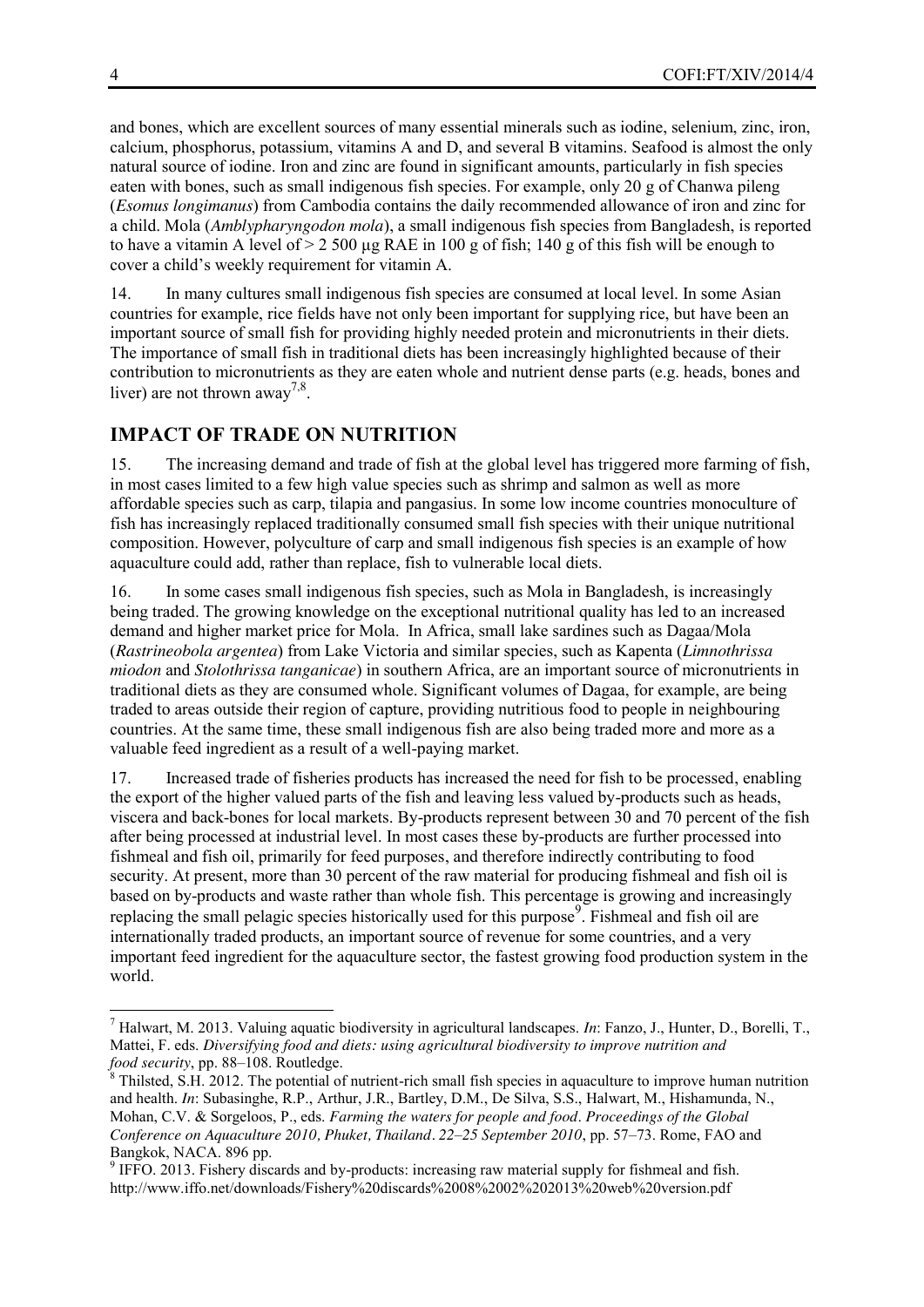18. As more fish is being processed on an industrial scale before being sold, more of the waste, or rather, by-products can potentially be processed into valuable products for direct human consumption. Although most of these by-products are not utilized at present for human consumption, international trade has opened up new markets for fish products traditionally not consumed in their country of origin. For example, there is a growing demand for fish heads in some Asian and African markets, a product not considered as food in other regions. For years, Nile perch caught in Lake Victoria has been locally processed, and high valued fresh fillets exported out of the region. By-products such as back-bones and frames have become a popular product on the local market, are now important products traded at local and regional level, and are an important source of nutrients in local diets.

19. From a nutritional point of view by-products in many cases can be of higher value than the main product, particularly in terms of essential fatty acids and micronutrients such as minerals and vitamins. The increasing global demand for fish oil as a nutritional supplement has also made it profitable to extract highly valued fish oil from by-products such as tuna heads. Mineral supplements can be made out of fish bones, although this is not yet widely done. A recent pilot production of a fish bone-based mineral product showed high levels of most essential minerals, particularly zinc, iron and calcium. The product was tested in traditional school feeding meals and was highly appreciated by the school children $10$ .

#### **NEXT STEPS**

20. Increasing consumption of fisheries products could in many cases be an excellent food-based approach to combat malnutrition and, in particular, micronutrient deficiencies in developing countries. Promoting increased consumption of fish products could be a good approach in reducing levels of malnutrition in many vulnerable areas. In addition to improving incomes, fish trade could contribute to the distribution of healthy and affordable fish products. Low value fish are often processed into products not intended for human consumption, but could also in some cases become healthy and affordable alternatives of food.

21. Data and information on fish production and consumption, as well as on their nutritional value, are limited in most developing countries. In order to fully understand the role that fish and fisheries products can play in providing nutrients deficient in many diets, there is a need to generate more knowledge on the nutrient composition of local fish species where this is lacking.

22. The increasing focus on the benefits of fish consumption has had a corresponding and increasing concern for fishery products as a source of contaminants. Consumption of fish, as for any other food, may lead to ingestion of harmful agents. Levels of a few contaminants in some cases can be higher than the maximum permitted levels in fish. These contaminants can also cause obstacles to trade, but local data and knowledge on contaminants in fish could help countries to avoid exporting fish that might be rejected by importing countries. Any foods we eat have benefits and risks associated with their consumption, but very few foods provide benefits to the same levels as fish products.

23. In 2010, FAO and the World Health Organization (WHO) held an expert consultation on the health risks and benefits of fish consumption, and the conclusion was quite clear that the benefits of eating fish outweigh the risks, even if consumed more than several times a week for all species studied. It was concluded that the consumption of any amount of fish has a positive impact on health. In particular, pregnant women and nursing mothers should ensure they eat enough fish  $11$ . In the case of a need to communicate potential risks of fish consumption, FAO Members are advised that this should be well planned to ensure consumers are not confused and scared from eating fish in general.

<sup>&</sup>lt;sup>10</sup> Glover-Amengor, M., Ottah Atikpo, M.A., Abbey, L.D., Hagan L., Ayin J. & Toppe, J. 2012. Proximate composition and consumer acceptability of three underutilised fish species and tuna frames. *World Rural* 

<sup>&</sup>lt;sup>11</sup> FAO/WHO. 2011. Joint FAO/WHO expert consultation on the risks and benefits of fish consumption. Rome, FAO and Geneva, WHO. 50 pp. Available at [www.fao.org/docrep/014/ba0136e/ba0136e00.pdf](http://www.fao.org/docrep/014/ba0136e/ba0136e00.pdf)